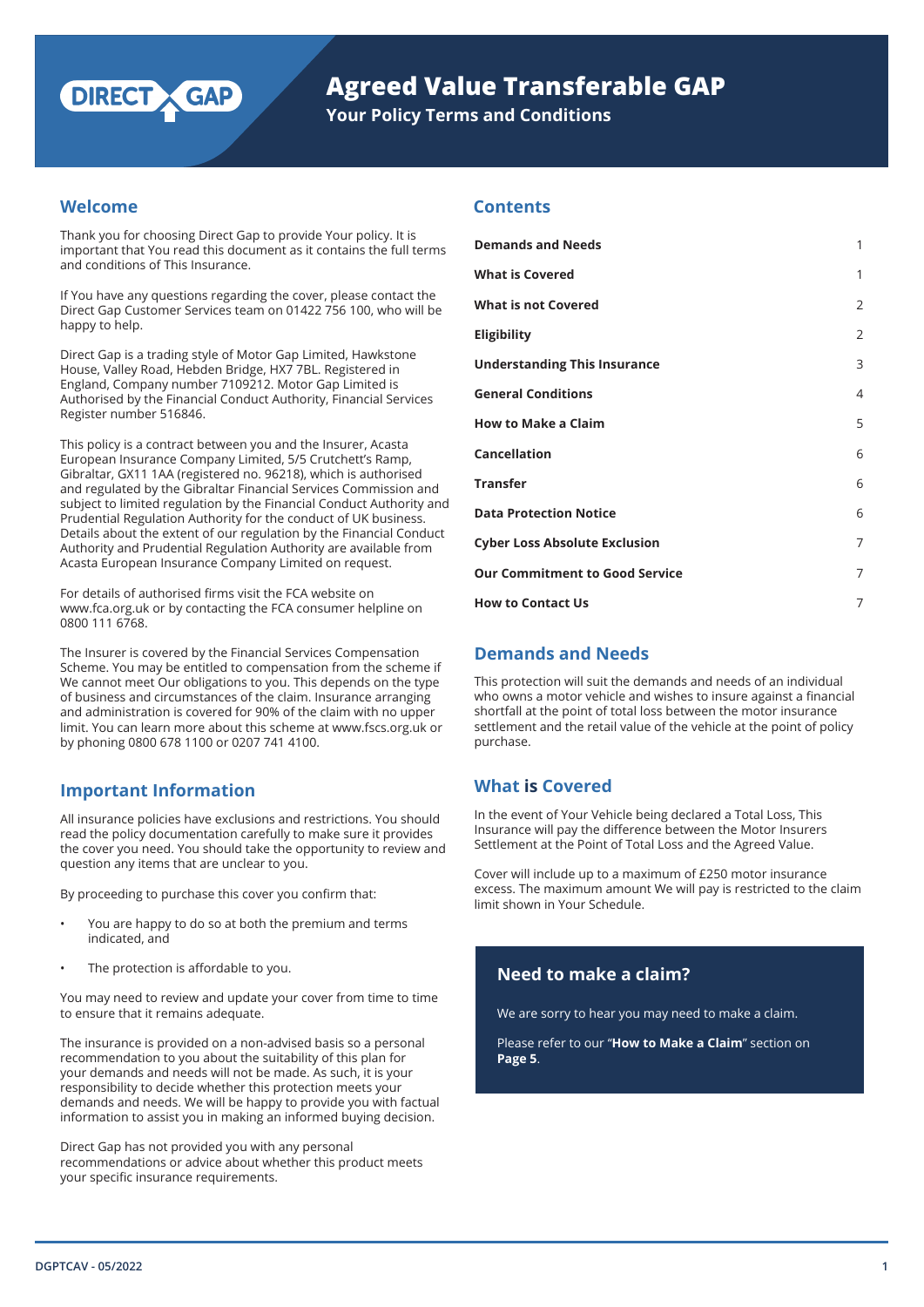## **What is not Covered**

#### **Your Insurance does not cover**

- 1. Any claim where the Total Loss is not subject to an indemnity under the relevant sections of Your motor insurance policy.
- 2. Any outstanding premium, claims excess above £250 deducted by Your Motor Insurer, claims excess that is recoverable from a third party or other source. If the Motor Insurer reduces the amount they pay to You due to Your contributory negligence or the condition of the Vehicle, We will reduce the amount We pay under This Insurance by the same amount.
- 3. Contract Hire and Lease Vehicles.
- 4. Negative Equity, arrears, the cost of fuel, surrenderable road fund licence, insurance premiums and warranty costs.
- 5. Any claim where You have the option to receive a Replacement Vehicle under the terms of Your Motor Insurance Policy (new for old) in respect of the Total Loss of Your Vehicle. (The balance of this cover can be transferred to the Replacement Vehicle on request free of charge).
- 6. Any claim where the Total Loss occurs outside the Geographical Area or arises as a consequence of war, terrorism or civil commotion.
- 7. Any claim where the Total Loss is caused by an accident when the driver of Your Vehicle is under the influence of alcohol or drugs not prescribed by a registered medical practitioner or drugs prescribed by a registered medical practitioner in respect of which a warning against driving is given.
- 8. Any claim where the GAP loss is covered by any other insurance or warranty, compensation for loss of use of Your Vehicle or any resultant loss of any kind.
- 9. Any claim which is the subject of fraud or dishonesty.
- 10. Most passenger vehicles or vans up to 3,500kg GVW (Gross Vehicle Weight) can be covered, other than vehicles that;
	- Are not listed in Glass's Guide;
	- Have been previously recorded as an insurance total loss;
	- Have been modified from the manufacturer's specification (unless agreed by the Motor Insurer);
	- Are used as a taxi or minicab, used for any other type of hire or reward, including peer to peer vehicle rental & short term rental schemes and emergency vehicles;
	- Are heavy goods vehicles over 3,500Kg GVW;
	- Are mini-buses;
	- Are quad bikes or trikes;
	- Are used for road-racing, rallying, or any other competitive event;
	- Have a Purchase Price in excess of £50,000
- 11. Qualifying VAT if You are VAT registered.

## **Eligibility**

- **1. An individual or sole trader** will be eligible for this insurance cover if he or she:
	- a. Is at least 18 years of age at the start date;
	- b. Is the owner or registered keeper of the insured Vehicle or is the spouse or civil partner of the owner and registered keeper of the insured Vehicle and who has financial interest in the insured Vehicle;
	- c. Holds a valid, current full driving licence;
	- d. Is the policyholder or a named driver on the motor insurance policy
- **2. A limited company** will be eligible for this insurance cover if:
	- a. It is permanently situated and registered in England, Scotland, Northern Ireland, Wales, the Isle of Man or the Channel Islands;
	- b. It is the registered keeper of the insured vehicle;
	- c. It has a motor insurance policy in place covering the insured vehicle for the lifetime of this policy
- **3. A Vehicle** can only be considered as the insured Vehicle under this policy if it:
	- a. Is less than 10 years old;
	- b. Has covered less than 100,000 miles;
	- c. Has a recorded insured value of less than £50,000;
	- d. Most passenger vehicles or vans up to 3,500kg GVW can be covered, other than vehicles that;
		- Are not listed in Glass's Guide:
		- Have been previously recorded as an insurance total loss;
		- Have been modified from the manufacturer's specification (unless agreed by the Motor Insurer);
		- Are used as a taxi or minicab, used for any other type of hire or reward, including peer to peer vehicle rental & short term rental schemes and emergency vehicles;
		- Are heavy goods vehicles over 3,500Kg GVW;
		- Are minibuses;
		- Are quad bikes or trikes;
		- Are used for road-racing, rallying, or any other competitive event;
		- Have a Purchase Price in excess of £50,000.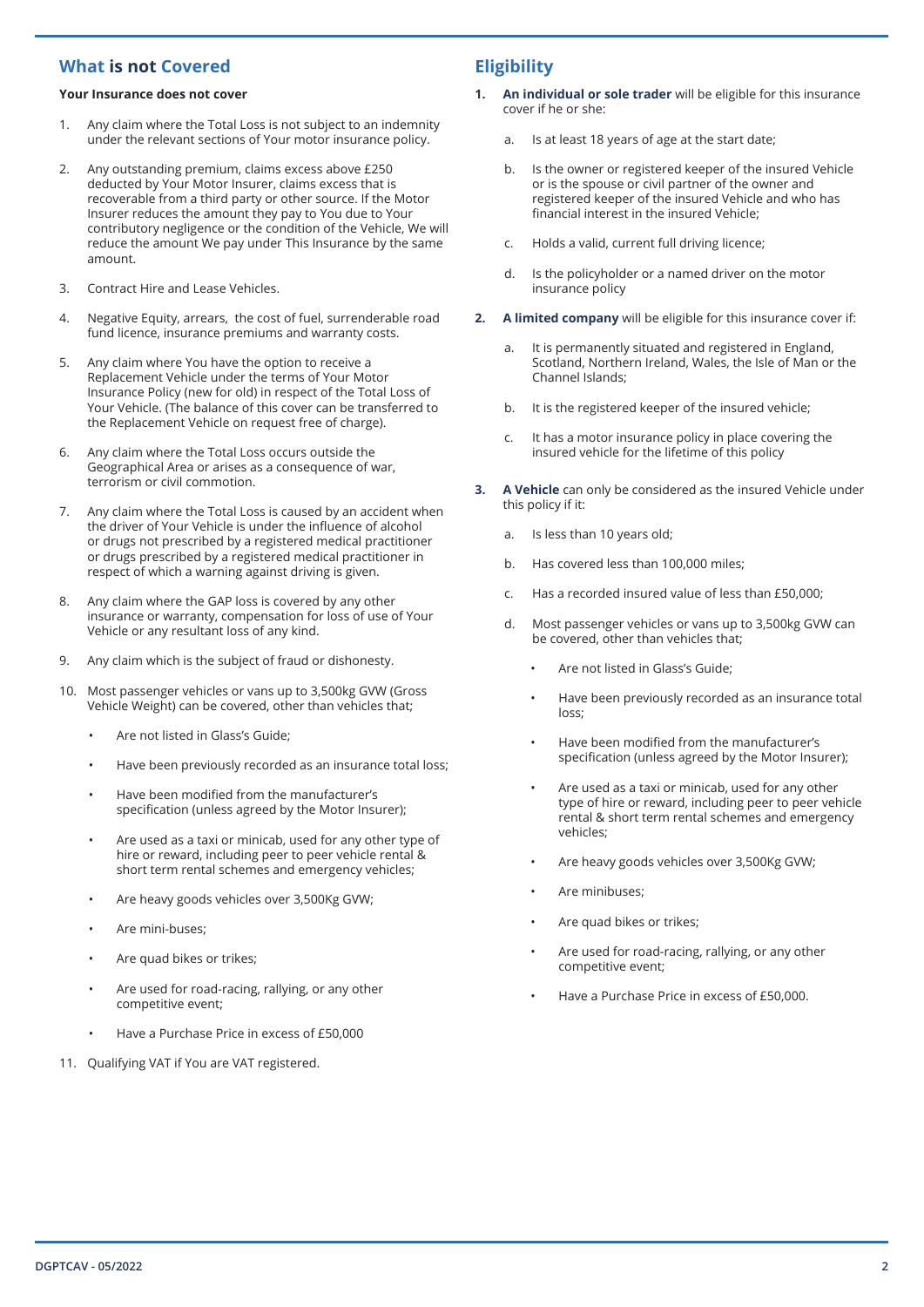#### **What the terms mean**

Any word or expression used in this document to which a specific meaning has been attached will have that same meaning throughout This Insurance and will appear with an initial capital letter.

- 1. **Agreed Value** means 100% of the Glass's Guide Retail Valuation for Your Vehicle at the Policy Start Date of This Insurance (or policy transfer), taking into account any adjustments for age and mileage. The Agreed Value of the vehicle must be supplied by Direct Gap, prior to purchase.
- 2. **Geographical Area** means England, Wales, Northern Ireland, Scotland, Isle of Man and the Channel Islands. Cover also applies to member countries of the European Economic Community and any other country for which an International Motor Insurance Certificate is effective on Your Vehicle at the Point of Total Loss up to 120 days in any one trip.
- 3. **Glass's Guide Retail Value** means the car values guide published monthly by Glass's Information Services Limited used by the Insurance Industry in assessing vehicle values based on the adjusted retail valuation.
- 4. **Insurer / They / Their** means Acasta European Insurance Company Limited, 5/5 Crutchett's Ramp, Gibraltar, GX11 1AA (registered no. 96218)
- 5. **Motor Insurer** means the company that issued the certificate of motor insurance relating to the Insured Vehicle.
- 6. **Motor Insurers Settlement** means the Motor Insurers loss valuation excluding any deductions made by the Motor Insurer for Vehicle condition or pre-existing damage, any modifications, absence of service record or other such deductions.
- 7. **Period of Insurance** means the period this policy lasts for, as stated in the Schedule, except where a claim is made on this policy, in which case the policy will end when that claim settlement is made.
- 8. **Point of Total Loss** means the date and time of the incident that gives rise to Your claim for the Total Loss of Your Vehicle.
- 9. **Policy Start Date** means the date on which Your Insurance starts as shown in the Schedule.
- 10. **Schedule** means the part of This Insurance that contains details of You, Your Vehicle, cover selected, the Period of Insurance and claim limits.
- 11. **This Insurance** means the cover detailed in this policy document.
- 12. **Total Loss** means that You have claimed under Your Motor Insurance, Your claim has been agreed, Your Vehicle has been forfeited (title of the Vehicle transferred to the Motor Insurer or bona fide VAT registered salvage agent) and a payment made following the incident that rendered Your Vehicle beyond economic repair.
- 13. **UK** means the United Kingdom, Channel Islands and Isle of Man.
- 14. **Vehicle** means the car or light Van detailed on Your Schedule. Motorcycles, caravans and motorhomes, can only be covered with additional approval from a Direct Gap operative and will be subject to an additional premium.
- 15. **We / Us / Our** means Motor Gap Ltd.
- **Understanding This Insurance** 16. You / Your / Yourself means the Insurance holder named in the Schedule, being the registered keeper of the Vehicle, person/company named as the account holder in the finance agreement covering the Insured Vehicle; and as the person/ company named as the policy holder or named driver on the Motor Insurance policy.
	- 17. **Data Controller** The Insurer and Motor Gap Ltd T/A Direct Gap, who determines the purposes and means of processing Your personal data.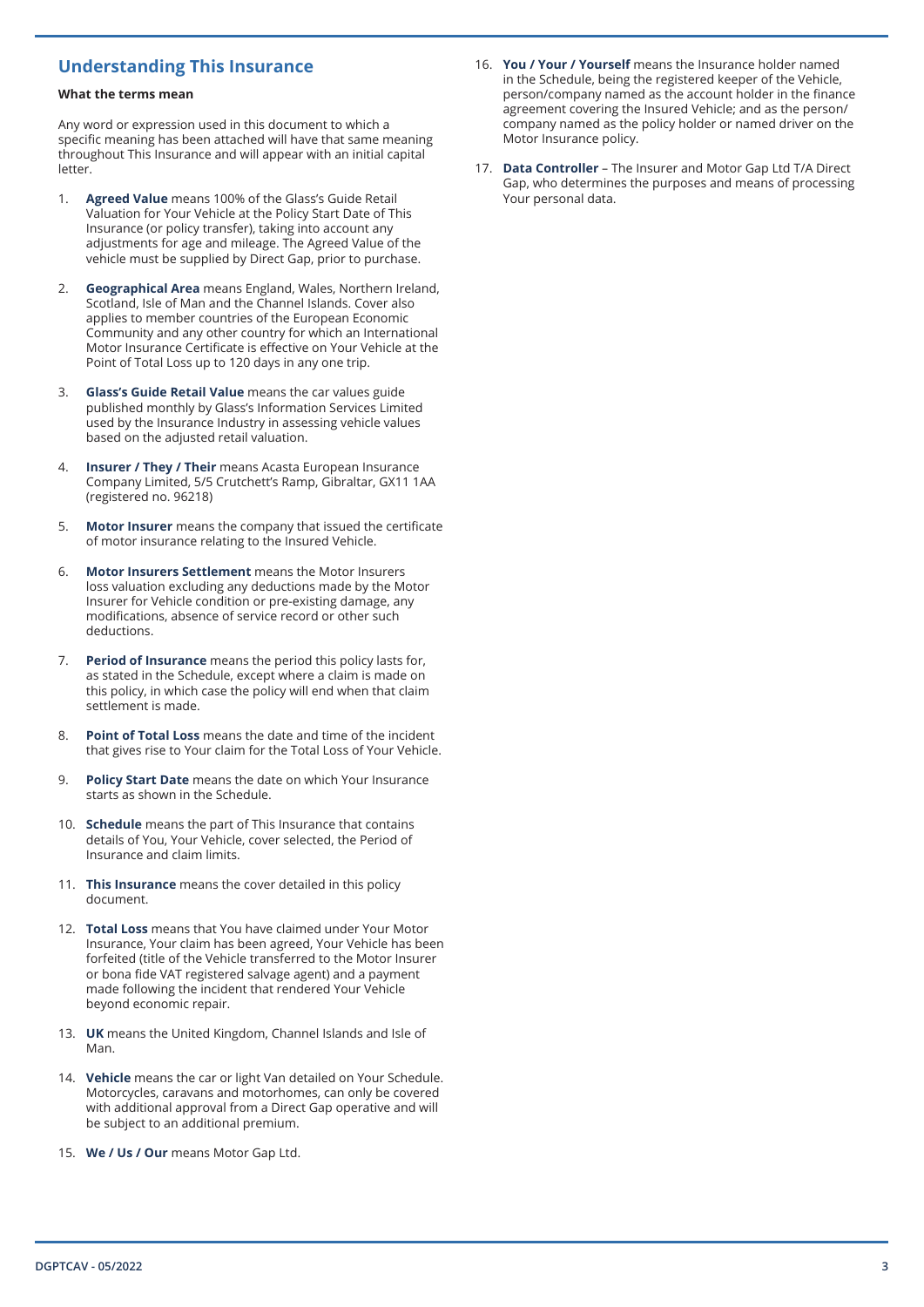## **General Conditions**

- 1. Your Vehicle must be insured by a Motor Insurer authorised and regulated in the UK for its full market value. If You only have third party, fire and theft insurance You can only make a claim on This Insurance for Total Loss due to fire or theft. If the Motor Insurer reduces the amount it pays under Your Motor Insurance Policy because of Your contributory negligence or due to the condition of the insured Vehicle, We will reduce the amount We pay under this policy by the same percentage. Motor Trade Policies are excluded from this policy unless the vehicle is insured for its full market retail value.
- 2. For This Insurance to become effective, Your Motor Insurer must declare Your Vehicle a Total Loss, make a payment to You in settlement of Your claim, and the Vehicle forfeited.
- 3. You must take all precautions to safeguard the Vehicle against loss or damage. Where the Vehicle is left unattended all security devices or immobilisers must be activated, doors locked, windows closed and all keys removed from the Vehicle.
- 4. In the event of a Total Loss, **You must contact Us** within 120 days of the date on which the loss or damage occurred and We can advise You of the current Market Value of Your vehicle. **You must not accept a settlement offer** from Your Motor Insurer until You have contacted Us, and We have given Our consent for You to do so.
- 5. Failure to pay any GAP premium instalment will result in the immediate suspension of This Insurance and may result in cancellation. In the event of a claim, We will offset any outstanding premium against Your claim settlement.

#### 6. **Consumer Insurance (Disclosure and Representations) Act 2012**

**You** are required by the provisions of the Consumer Insurance (Disclosure and Representations) Act 2012 to take reasonable care to:

- i. Supply accurate and complete answers to all the questions **We** or the **Administrator** may ask as part of **Your** application for cover under the policy;
- ii. To make sure that all information supplied as part of **Your**  application for cover is true and correct;
- iii. Tell **Us** of any changes to the answers **You** have given as soon as possible.

Failure to provide answers in-line with the requirement of the Act may mean that **Your** policy is invalid and that it does not operate in the event of a claim.

#### 7. **Your responsibilities**

- a. All **Insured Persons** must:
	- i. Observe the terms, conditions and exclusions of this insurance and **Your Motor Insurance**
	- ii. Take all reasonable steps to try to prevent any incident that may give rise to a claim
	- iii. Maintain all property and take all reasonable steps to minimise the amount payable under this insurance
	- iv. Report any claim caused by any criminal action to the Police within 24 hours
- b. **Insured Persons** will be entitled to cover under this insurance only if the circumstances, which **You** have confirmed to exist in **Your** application, remain applicable. If during the **Period of Insurance** these circumstances change, **You** must immediately notify **Us**. In such event the **Insurer** reserves the right:
	- i. to charge an additional premium to continue cover;

or

ii. to cancel this insurance.

### 8. **Recoveries/Subrogation**

The **Insurer** reserves the right to take legal proceedings in **Your** name, at their own expense and for their own benefit, to recover any costs or damages they have paid out under this insurance to anyone else. If any **Insured Person** recovers any costs or damages previously paid under this insurance from any other party, such costs or damages must be immediately repaid to **Us**.

#### 9**. Disputes**

If any dispute between the **Insured Person** and **Us** arises from this policy, the **Insured Person** can make a complaint to **Us** as described on the back page of this policy and **We** will try to resolve the matter. If **We** are unable to satisfy the **Insured Person's** concerns the **Insured Person** can ask the Financial Ombudsman Service to arbitrate over the complaint.

#### 10. **Assignment**

This insurance is between and binding upon the **Insurer** and **You** and their/**Your** respective successors in title, but this insurance may not otherwise be assigned by **You** without the **Insurer's** prior written consent.

#### 11. **Waiver**

If the **Insurer** or any **Insured Person** fails to exercise or enforce any rights conferred on them by this insurance, the failure to do so will not be deemed to be a waiver of such right, nor will it bar the exercise or enforcement of, such rights at any subsequent time.

#### 12. **Governing law**

Unless the Insurers have agreed otherwise in writing, this Contract of Insurance will be governed by English law.

#### 13. **Third party rights**

Unless expressly stated in this insurance, nothing in this insurance will create any rights in favour of any person pursuant to the Contracts (Rights of Third Parties) Act 1999. This Condition does not affect any right or remedy, of any person, which exists or is available otherwise than pursuant to that Act.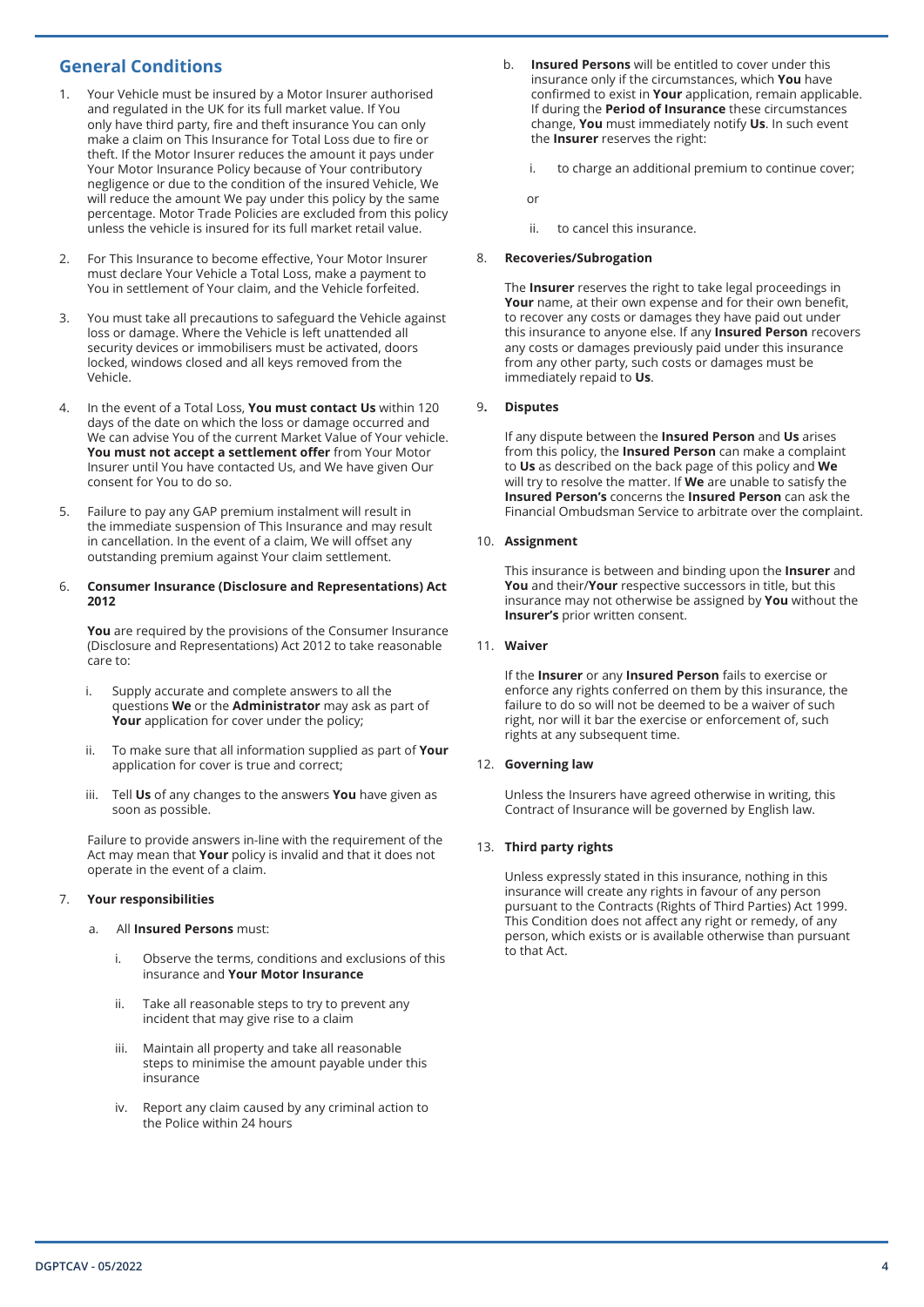## **How to Make a Claim**

#### **1. What to do immediately:**

**You must notify Us of any possible claim under This Insurance before You accept any settlement offer from Your Motor Insurer.**

In any event you should notify us within 120 days from the Point of Total Loss.

Please call Us on **01422 756 028** or email **gapclaims@directgap.co.uk**

Our claims department is open from 9.00am to 5.00pm Monday to Friday. We are closed on Saturdays and Sundays.

#### **2. What happens next:**

We will send You a claim form, we will also provide You with a vehicle valuation on which the Motor Insurers Settlement should be based.

You **must not** accept any settlement offer from Your Motor Insurer until You have been provided with the valuation and obtained Our agreement to do so.

You must fully complete the claim form and return it to Us. The completion and postage of any forms/documents We may require will be at Your expense.

You must supply all information and assistance which the Insurer may reasonably require in establishing the amount of any payment under This Insurance. Details of all information/ documentation required will be confirmed at the time when We issue the claims form.

Subject to receiving all necessary information and supporting documentation, Your claim will normally be settled within 10 working days, from receipt of all required documentation. Where applicable the settlement will be made directly to the finance company on Your behalf.

#### **3. What we may require:**

We may at any time request You to provide Us with additional documentation to validate your claim. These may include, but not limited to;

- Drivers Licence (Paper and Card);
- Sales Invoice (If Applicable);
- V5 (Vehicle Registration Document);
- Certificate of Motor Insurance;
- Schedule of Motor Insurance;
- Finance Agreement (If Applicable)

### **4. Your responsibilities:**

You must comply with the terms and conditions of this policy. In particular, you must comply with the following conditions to have the full protection of your policy. If you do not comply with them, we may cancel this policy, refuse to deal with your claim, or reduce the amount of the claims payment.

#### **a. Malicious damage or theft**

You must in the case of malicious damage to or theft of the insured vehicle report the incident to the police within 24 hours of you being aware of the incident occurring and advise us of your valid crime reference number.

#### **b. Claims procedure**

Failure to follow the claims procedure set out in this policy may result in non-payment of your claim.

#### **c. Offer of settlement**

In the event of a Total Loss, You must contact Us within 120 days of the date on which the loss or damage occurred and We can advise You of the current Market Value of Your vehicle. You must not accept a settlement offer from Your Motor Insurer until You have contacted Us, and We have given Our consent for You to do so.

**Important Note:** For a valid claim your Vehicle must be forfeited (title of the Vehicle transferred to the Motor Insurer or bona fide VAT registered salvage agent). Retention of salvage is not permitted.

#### **d. Dishonesty**

If we make any payments as a result of dishonesty or exaggerated behaviour by you (or by someone acting on your behalf) we may demand that any payments made by us are paid back. We may take legal action against you for the return of such monies and we may demand that you reimburse us for any costs incurred.

#### **5. Best Endeavours**

Prior to acceptance of any offer, You must be able to demonstrate to The Insurer that You have used Your best endeavours to obtain the maximum settlement under Your Motor Insurance Policy.

If You accept an offer from Your Motor Insurer of less than the current Market Value of the vehicle We reserve the right to seek an increased motor insurance settlement on Your behalf and We may take action in Your name against any person including but not limited to Your Motor Insurer to recover any money We pay in settlement of Your claim. You must give Us all reasonable assistance.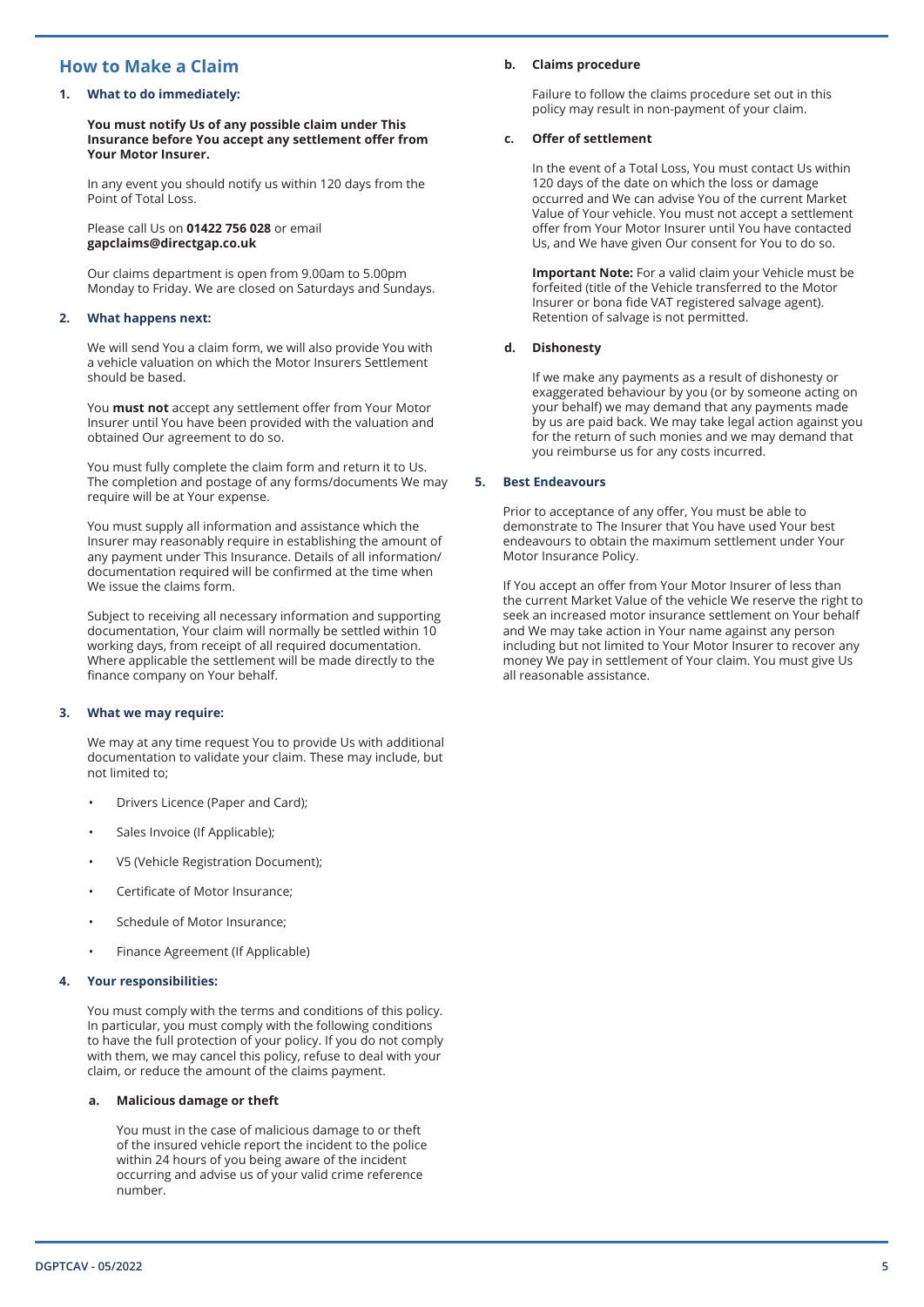## **Cancellation**

### **Our Right to Cancel**

The Insurer shall not be bound to accept renewal of any insurance and may at any time cancel any insurance document by giving 14 days notice in writing where there is a valid reason for doing so. A cancellation letter will be sent to You at Your last known address.

We may cancel this insurance if in Our opinion You have at any time:

- a. Given Us false or incomplete information;
- b. Agreed to help anyone try to take money from Us dishonestly;
- c. Failed to meet the terms and conditions of this insurance;
- d. Failed to act honestly towards Us;
- e. Non-payment of premium;
- f. Threatening and/or abusive behaviour

#### **Your Right to Cancel**

You may cancel this insurance within 30 days of the policy purchase date and obtain a full refund by contacting Direct Gap.

After 30 days provided that no claim has been made you may cancel This Insurance and receive a pro-rata refund of the premium paid for each unexpired months cover, calculated at the date the cancellation request is received by Direct Gap. A £35 cancellation fee will apply.

To cancel Your policy please contact our Customer Services team on 01422 756 100, who will be happy to help, or email us on enquiries@directgap.co.uk

Please note if a claim has been submitted on Your policy, no refund will apply.

## **Transfer**

Following the transfer of This Insurance no refund or part return of premium is available.

If You sell Your Vehicle, provided that no claim has been made under This Insurance, You may transfer the remaining cover to the Replacement Vehicle, subject to Our agreement. No fee will apply for this transfer. Although where the Purchase Price of the replacement vehicle is greater than the original Vehicle Purchase Price, an additional premium may be required. A new Schedule will be issued to You confirming the Replacement Vehicle details. Cover will not include any refinancing.

Where You purchase a new replacement policy from Direct Gap You may receive a pro-rata allowance of the premium paid for each complete unexpired months cover, discounted against the replacement policy, calculated at the date the cancellation request is received by Direct Gap.

In the event of bereavement, the remaining benefits of This Insurance may be transferred to the policyholder's spouse or partner.

If you change Your address or Your Vehicle registration number during the period of this insurance, a revised Schedule will be issued confirming the changes without charge.

If You would like to transfer This Insurance, You must contact Direct Gap on 01422 756 100.

Only one free transfer is permitted during the Period of Insurance.

## **Data Protection Notice**

#### **1. Use of your personal data**

The Insurer are the Data Controller for the data You provide to Us. They need to use Your data in order to arrange Your insurance and associated products.

You are obliged to provide information without which They will be unable to provide a service to You. Any personal information provided by You may be held by the Insurer in relation to Your insurance cover. It may be used by The Insurers relevant staff in making a decision concerning Your insurance and for the purpose of servicing Your cover and administering claims.

#### **2. Disclosure of your data**

Information may be passed to loss adjusters, solicitors, reinsurers or other service providers for these purposes. They may obtain information about You from credit reference agencies, fraud prevention agencies and others to check Your credit status and identity. The agencies will record Their enquiries, which may be seen by other companies who make their own credit enquiries. If You provide false or inaccurate information and They suspect fraud, They will record this.

The Insurer and other organisations may use these records to:

- Help make decisions on insurance proposals and insurance claims, for You and members of Your household
- Trace debtors, recover debt, prevent fraud, and manage Your insurance policies
- Check Your identity to prevent money laundering, unless You furnish Them with satisfactory proof of identity.

#### **3. Data transfer and retention**

They process all data in the UK but where They need to disclose data to parties outside the European Economic Area (EEA) The Insurer will take reasonable steps to ensure the privacy of Your data.

Your data will not be retained for longer than is necessary. In order to protect Their legal position, They will retain Your data for a minimum of seven (7) years.

#### **4. Your rights**

They have a Data Protection regime in place to oversee the effective and secure processing of Your data.

Under GDPR legislation, You can ask Them for a copy of the data They hold, have it corrected, sent to a third party or deleted (subject to Their need to hold data for legal reasons). They will not make Your personal details available to any companies to use for their own marketing purposes.

If You wish to complain about how They have handled Your data, You can contact The Insurer and They will investigate the matter. If You are not satisfied with Their response or believe They are processing Your data incorrectly You can complain to the Information Commissioner's Office;

Wycliffe House, Water Lane, Wilmslow, Cheshire SK9 5AF Tel: 0303 123 1113.